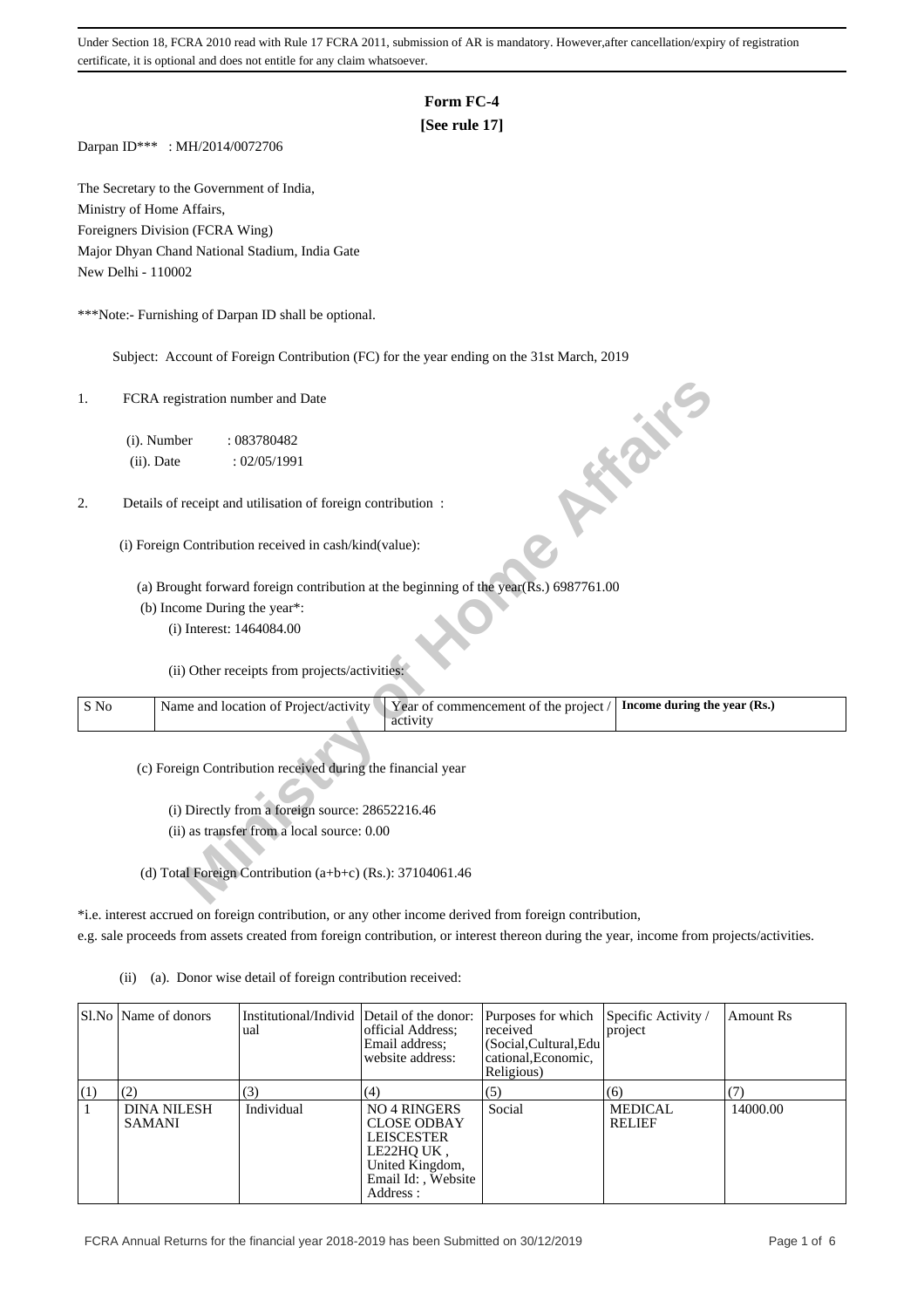|                | Sl.No Name of donors                          | ual           | Institutional/Individ Detail of the donor:<br>official Address;<br>Email address:<br>website address:                                                     | Purposes for which<br>received<br>(Social, Cultural, Edu<br>cational, Economic,<br>Religious) | Specific Activity /<br>project  | <b>Amount Rs</b> |
|----------------|-----------------------------------------------|---------------|-----------------------------------------------------------------------------------------------------------------------------------------------------------|-----------------------------------------------------------------------------------------------|---------------------------------|------------------|
| $\overline{c}$ | Royal<br>Commonwealth<br>Society              | Institutional | Commonwealth<br>House 55 58 Pall<br>Mall St James s<br>London, United<br>Kingdom, Email<br>Id: Website<br>Address:                                        | Social                                                                                        | <b>MEDICAL</b><br><b>RELIEF</b> | 8872015.00       |
| $\mathfrak{Z}$ | JAGDISH J SHAH<br>AND HARSHA J<br><b>SHAH</b> | Individual    | 75 WOODBURG<br><b>ROAD EDISON</b><br>NJ 300, United<br>States of America,<br>Email Id:, Website<br>Address:                                               | Social                                                                                        | <b>MEDICAL</b><br><b>RELIEF</b> | 561968.84        |
| $\overline{4}$ | <b>KAMLESH J</b><br><b>PAREKH</b>             | Individual    | $718 - 468 - 3271,$<br>FLUSHING,<br>United States of<br>America, Email Id:<br>, Website Address:                                                          | Social                                                                                        | <b>MEDICAL</b><br><b>RELIEF</b> | 5001.00          |
| 5              | <b>ORBIS</b><br><b>INERNATIONAL</b>           | Institutional | 520 8TH AVENUE<br>11TH FLOOR<br>NEW YORK NY<br>10018 USA,<br>United States of<br>America, Email Id:<br>, Website Address:<br>https://ind.orbis.org<br>/en | Social                                                                                        | <b>MEDICAL</b><br><b>RELIEF</b> | 6556322.00       |
| 6              | Seva Foundation                               | Institutional | 1786 FITH<br><b>STREET</b><br><b>BERKELEY CA</b><br>94710 USA,<br><b>United States of</b><br>America, Email Id:<br>, Website Address:                     | Social                                                                                        | <b>MEDICAL</b><br><b>RELIEF</b> | 3571920.00       |
| 7              | <b>HEENA RAJ</b><br><b>THAKKAR</b>            | Individual    | <b>9967 HORSE</b><br><b>GREEK ROAD</b><br><b>FORTMYERS FL</b><br>33913 USA,<br>United States of<br>America, Email Id:<br><b>Website Address:</b>          | Social                                                                                        | <b>MEDICAL</b><br><b>RELIEF</b> | 35950.00         |
| 8              | PUSHPA PANKAJ<br><b>MADHAVANI</b>             | Individual    | 71 QUNIS GATE<br><b>NEWS</b><br><b>KENSINGTON</b><br><b>LONDON SW7</b><br>5QN LONDON,<br>United Kingdom,<br>Email Id:, Website<br>Address:                | Social                                                                                        | <b>MEDICAL</b><br><b>RELIEF</b> | 15000.00         |
| 9              | <b>MARUTI TRUST</b>                           | Institutional | <b>39 WARDENS</b><br><b>WALK</b><br><b>LEICESTER</b><br>FOREST EAST,<br>United Kingdom,<br>Email Id:, Website<br>Address:                                 | Social                                                                                        | <b>MEDICAL</b><br><b>RELIEF</b> | 2800000.00       |
| 10             | <b>PARK RUN</b><br>MANAGEMENT<br>CO           | Institutional | 1975 MACK<br><b>BLVD ALL</b><br><b>ENTOJEN PA</b><br>18103, United<br>States of America,<br>Email Id:, Website<br>Address:                                | Social                                                                                        | <b>MEDICAL</b><br><b>RELIEF</b> | 13818.00         |
| 11             | <b>MAHESH K</b><br><b>TRIVEDI</b>             | Individual    | <b>65 CEDUR HILL</b><br>LN MEDIA PA<br>19063 USA,<br>United States of<br>America, Email Id:<br>, Website Address :                                        | Social                                                                                        | <b>MEDICAL</b><br><b>RELIEF</b> | 20708.00         |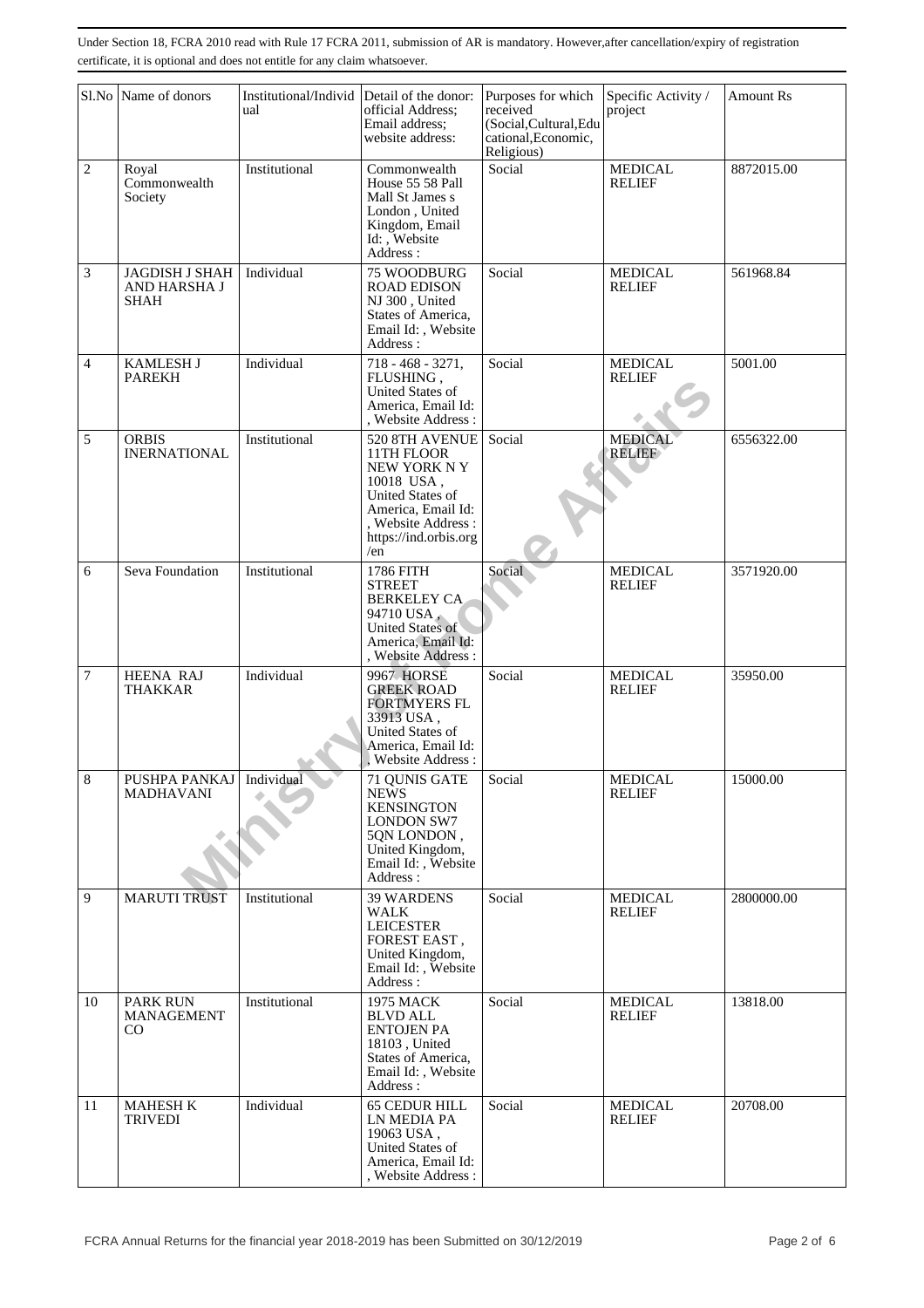|                                                                                                                                                                       | Sl.No Name of donors                                |                                           | ual           |                                                                                    | Institutional/Individ Detail of the donor:<br>official Address;<br>Email address:<br>website address:<br><b>DUNKIN DOUNT</b>         |         | Purposes for which<br>received<br>(Social, Cultural, Edu<br>cational, Economic,<br>Religious) |          | project       | Specific Activity / | <b>Amount Rs</b> |         |
|-----------------------------------------------------------------------------------------------------------------------------------------------------------------------|-----------------------------------------------------|-------------------------------------------|---------------|------------------------------------------------------------------------------------|--------------------------------------------------------------------------------------------------------------------------------------|---------|-----------------------------------------------------------------------------------------------|----------|---------------|---------------------|------------------|---------|
| 12                                                                                                                                                                    | <b>GIRISH AND</b><br><b>KALPANA</b><br><b>PATEL</b> |                                           | Individual    |                                                                                    | 361 ROUTE 59<br><b>WEST NYACK</b><br>NY 10994, United<br>States of America,<br>Email Id:, Website<br>Address:                        |         | Social                                                                                        |          | <b>RELIEF</b> | <b>MEDICAL</b>      | 1532903.28       |         |
| 13                                                                                                                                                                    | <b>SEEMA AND</b>                                    | AJAY PATEL                                | Individual    |                                                                                    | 486 PARK AVE,<br><b>FRANKLIN</b><br><b>LAKES N J 07417</b><br>, United States of<br>America, Email Id:<br>, Website Address :        |         | Social                                                                                        |          | <b>RELIEF</b> | <b>MEDICAL</b>      | 135586.70        |         |
| 14                                                                                                                                                                    |                                                     | <b>SAMEER AND</b><br><b>JESMIN PATEL</b>  | Individual    |                                                                                    | <b>DUNKIN DOUNT</b><br>361 ROUTE 59<br><b>WEST NYACK</b><br>NY 10994, United<br>States of America,<br>Email Id:, Website<br>Address: |         | Social                                                                                        |          | <b>RELIEF</b> | <b>MEDICAL</b>      | 1502773.28       |         |
| 15                                                                                                                                                                    |                                                     | <b>FEDERATION OF</b><br><b>INDIA ASSN</b> | Institutional |                                                                                    | 22 EAST<br><b>CAVALRY</b><br><b>DRIVE NEW</b><br>CITY NY 10956.<br>United States of<br>America, Email Id:<br>, Website Address :     |         | Social                                                                                        |          | <b>RELIEF</b> | <b>MEDICAL</b>      | 2996510.36       |         |
| 16                                                                                                                                                                    | <b>SURESH</b><br><b>KIRAN</b>                       | <b>SINGHALA AND</b>                       | Individual    |                                                                                    | USA, United<br>States of America,<br>Email Id:, Website<br>Address :                                                                 |         | Social                                                                                        |          | <b>RELIEF</b> | <b>MEDICAL</b>      | 17740.00         |         |
|                                                                                                                                                                       |                                                     |                                           |               | (b) Cumulative purpose-wise amount of all foreign contribution donation received : |                                                                                                                                      |         |                                                                                               |          |               |                     |                  |         |
| Sl.No                                                                                                                                                                 |                                                     | Purpose                                   |               |                                                                                    |                                                                                                                                      |         | Amount                                                                                        |          |               |                     |                  |         |
| $\mathbf{1}$                                                                                                                                                          |                                                     | Social                                    |               |                                                                                    |                                                                                                                                      |         | 28652216.46                                                                                   |          |               |                     |                  |         |
| Details of Utilization of foreign contribution:<br>3.<br>(a) Details of activities/projects for which foreign contribution has been received and utilised (in rupees) |                                                     |                                           |               |                                                                                    |                                                                                                                                      |         |                                                                                               |          |               |                     |                  |         |
| Sl. No.                                                                                                                                                               | vity                                                | Name of<br>project/acti ocation           | Address/L     | Previous Balance                                                                   |                                                                                                                                      |         | Receipt during the year                                                                       | Utilised |               |                     | Balance          |         |
|                                                                                                                                                                       |                                                     |                                           |               | In cash                                                                            | In Kind                                                                                                                              | In cash | In Kind                                                                                       | In cash  |               | In Kind             | In cash          | In Kind |

| Sl.No | $\sqrt{ }$<br>Purpose | Amount                |
|-------|-----------------------|-----------------------|
|       | $\epsilon$<br>Social  | $\cap$<br>28032210.40 |

| SI. No. | Name of  <br>project/acti ocation<br>vity. |     |          | Address/L Previous Balance |         | Receipt during the year Utilised |         |         |         | Balance |  |
|---------|--------------------------------------------|-----|----------|----------------------------|---------|----------------------------------|---------|---------|---------|---------|--|
|         |                                            |     | ∣In cash | In Kind                    | In cash | In Kind                          | In cash | In Kind | In cash | In Kind |  |
| (1)     | (2)                                        | (3) | (4)      | (5)                        | (6)     |                                  | (8)     | (9)     | (10)    | (11)    |  |

(b) Details of utilisation of foreign contribution:

(i) Total Utilisation\*\* for projects as per aims and objectives of the association (Rs.):29634710.94

 (ii) Total administrative expenses as provided in rule 5 of the Foreign Contribution (Regulation) Rules, 2011 (Rs.) :1591.00

\*\* It is affirmed that the utilisation of foreign contribution is not in contravention of the provisions contained in the Foreign Contribution(Regulation) Act, 2010 (42 of 2010) and more particularly in section 9 and section 12 of the Act which, inter-alia, states that the acceptance of foreign contribution is not likely to affect prejudicially

- (A) the soverignty and integrity of india; or.
- (B) the security, strategic, scientific or echnomic interest of the state; or
- (C) the public interest; or

(D) freedom or fairness of election to any legistature; or FCRA Annual Returns for the financial year 2018-2019 has been Submitted on 30/12/2019 Page 3 of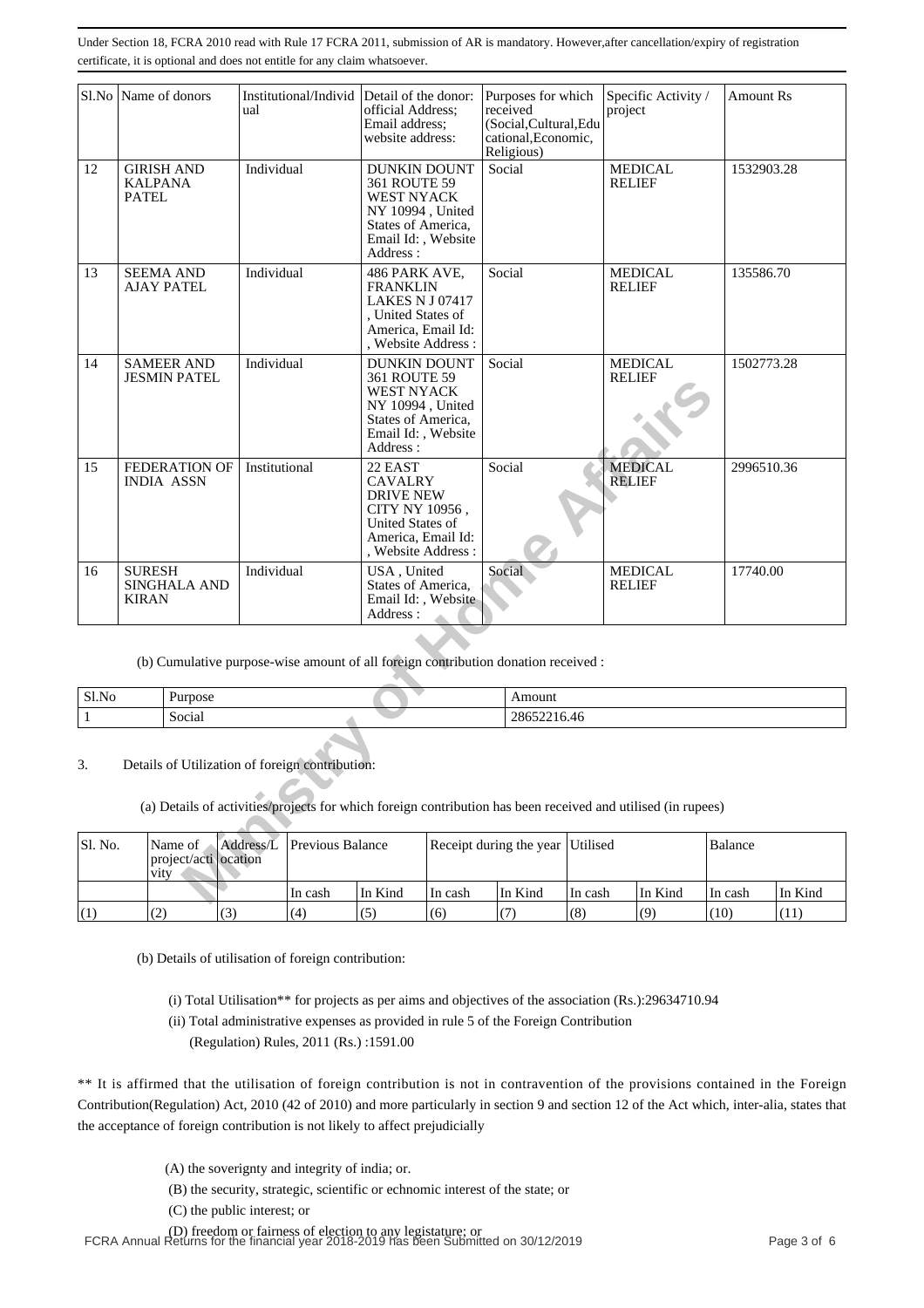#### (E) friendly relations with any foreign state; or

(F) harmony between religious, racial, social, lingusitic or relgional groups, castes or communities.

(c) Total purchase of fresh assets (Rs.)

| Sl. No. | Activity in the name of Association | Details                    | Purpose                 | Total (in Rs.) |
|---------|-------------------------------------|----------------------------|-------------------------|----------------|
| (i)     | Creation of Immovable assests       | <b>Building Gaushala</b>   | <b>Objects of Trust</b> | 230103.00      |
| (ii)    | Creation of movable assests         | <b>Hospital Equipments</b> | Objects of the<br>Trust | 267600.00      |
|         | Total                               |                            |                         | 497703.00      |

### (d) FC transferred to other associations

| Sl. No. | association<br>Name<br>the<br>: ot | Date                  | 1111100000<br>uldose<br>$\overline{\phantom{a}}$ | Amount   |
|---------|------------------------------------|-----------------------|--------------------------------------------------|----------|
| (1)     | $\sqrt{2}$<br>ॱ∸                   | $\tilde{\phantom{a}}$ |                                                  | - -<br>ີ |

#### (e) Total utilisation In the year (Rs.)(b+c+d) 30134004.94

#### 4. Details Of unutilised foreign contribution:

#### (i) Total FC invested in term Deposits (Rs.):

| Sl. No. | Name of the association                                                                                                                                                                                                    |                     |                        |         |                         |  |  |  |  |
|---------|----------------------------------------------------------------------------------------------------------------------------------------------------------------------------------------------------------------------------|---------------------|------------------------|---------|-------------------------|--|--|--|--|
|         |                                                                                                                                                                                                                            | Date                |                        | Purpose | Amount                  |  |  |  |  |
| (1)     | (2)                                                                                                                                                                                                                        | (3)                 |                        | (4)     | (5)                     |  |  |  |  |
|         | (e) Total utilisation In the year $(Rs.)(b+c+d)$ 30134004.94                                                                                                                                                               |                     |                        |         |                         |  |  |  |  |
| 4.      | Details Of unutilised foreign contribution:                                                                                                                                                                                |                     |                        |         |                         |  |  |  |  |
|         | (i) Total FC invested in term Deposits (Rs.):                                                                                                                                                                              |                     |                        |         |                         |  |  |  |  |
| Sl. No. | Details                                                                                                                                                                                                                    |                     | Total( in Rs.)         |         |                         |  |  |  |  |
| (i)     | Opening Balance of FD                                                                                                                                                                                                      |                     | 3532326.00             |         |                         |  |  |  |  |
| (ii)    | FD made during the year                                                                                                                                                                                                    |                     | 1000000.00             |         |                         |  |  |  |  |
| (iii)   | Less: realisation of previous FD                                                                                                                                                                                           |                     | 0.00                   |         |                         |  |  |  |  |
|         | Closing balance of FD                                                                                                                                                                                                      |                     | 4532326.00             |         |                         |  |  |  |  |
|         | (ii) Balance of unutilised foreign contribution, in cash/bank, at the end of the year(Rs):<br>(a) Cash in hand: $0.00$<br>(b) in FC designated bank account: 25905.93<br>(c) in utilisation bank $account(s)$ : 5933599.59 |                     |                        |         |                         |  |  |  |  |
| 5.      | Details of foreigners as Key functionary/working/associated: 0                                                                                                                                                             |                     |                        |         |                         |  |  |  |  |
| 6.      | Details of Land and Building remained unutilised for more than two year:                                                                                                                                                   |                     |                        |         |                         |  |  |  |  |
| Sl. No. | Location of Land and                                                                                                                                                                                                       | Year of acquisition | Purpose of acquisition |         | Reason of unutilisation |  |  |  |  |

| Sl. No. | ocation of Land and<br>Building | Year of acquisition | .<br>Purpose of acquisition | Reason of unutilisation |
|---------|---------------------------------|---------------------|-----------------------------|-------------------------|
|         | ے ،                             | ιU.                 |                             | $\sim$                  |

(7) (a) Details of designated FC bank account for receipt of Foreign Contribution (As on 31st March of the year ending):

| Name of the<br>Bank             | <b>Branch Address</b><br>With pincode)                                                                                                                            | Phone No. | E-mail | <b>IFSC Code</b>       | Account No         | Date of Opening<br>Account |
|---------------------------------|-------------------------------------------------------------------------------------------------------------------------------------------------------------------|-----------|--------|------------------------|--------------------|----------------------------|
| (1)                             | (2)                                                                                                                                                               | (3).      | (4)    | (5)                    | (6)                | (7)                        |
| <b>BANK OF</b><br><b>BARODA</b> | <b>BACKBAY</b><br><b>RECLAMATIO</b><br>N RAM<br>MAHAL 8-<br><b>DINSHAW</b><br><b>VACHHA</b><br><b>ROAD</b><br>MUMBAI<br>400020, Mumbai,<br>Maharashtra,<br>Mumbai |           |        | <b>BARB0BACKB</b><br>A | XXXXXXXXX<br>X3199 |                            |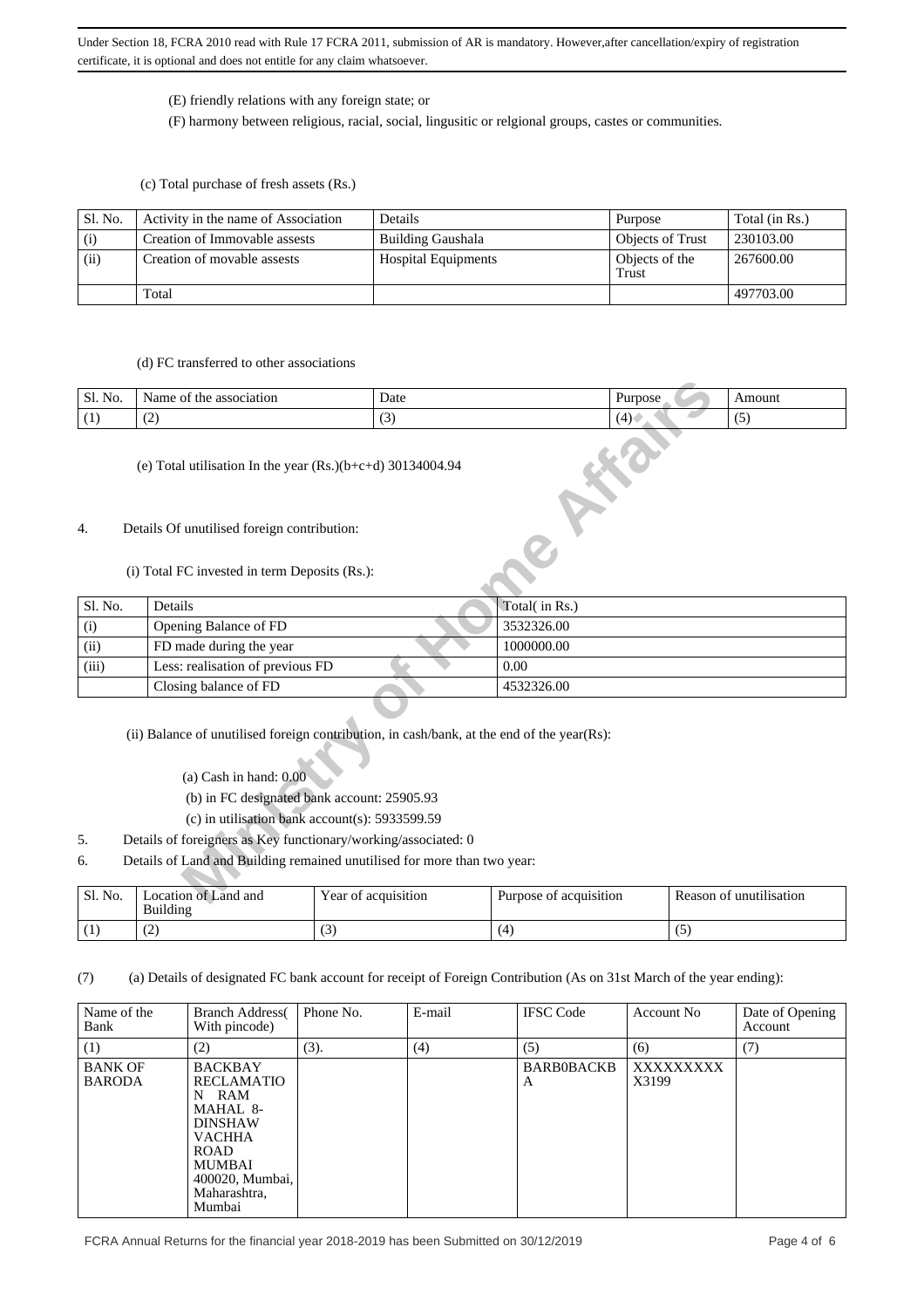(b) Details of all utilization bank accounts for utilization of Foregin Contribution (As on 31st March of the year ending)

| Name of the<br>Bank                  | <b>Branch Address</b> (<br>With pincode)                                                                                                                 | Phone No. | E-mail | <b>IFSC Code</b>   | Account No          | Date of Opening<br>Account |
|--------------------------------------|----------------------------------------------------------------------------------------------------------------------------------------------------------|-----------|--------|--------------------|---------------------|----------------------------|
| (1)                                  | (2)                                                                                                                                                      | (3).      | (4)    | (5)                | (6)                 | (7)                        |
| <b>UNION BANK</b><br>OF INDIA        | <b>GUNA</b><br><b>BRANCH</b><br><b>GUNA DIST</b><br>GUNA (MP),<br>GUNA, Madhya<br>Pradesh, Guna                                                          |           |        | <b>UBIN0541061</b> | XXXXXXXXX<br>XX2887 |                            |
| <b>UNION BANK</b><br>OF INDIA        | <b>GUNA</b><br><b>BRANCH</b><br><b>GUNA DIST</b><br>GUNA (MP),<br>GUNA, Madhya<br>Pradesh, Guna                                                          |           |        | <b>UBIN0541061</b> | XXXXXXXXX<br>XX2888 |                            |
| <b>UNION BANK</b><br>OF INDIA        | <b>GUNA</b><br><b>BRANCH</b><br><b>GUNA DIST</b><br>GUNA (MP),<br>GUNA, Madhya<br>Pradesh, Guna                                                          |           |        | <b>UBIN0541061</b> | XXXXXXXXX<br>XX2889 |                            |
| <b>UNION BANK</b><br>OF INDIA        | <b>JANKIKUND</b><br><b>BRANCH</b><br><b>JANKIKUND</b><br><b>CHITRAKOOT</b><br><b>DIST SATNA</b><br>(MP), SATNA,<br>Madhya Pradesh,<br>Satna <sup>1</sup> |           |        | UBIN0542148        | XXXXXXXXX<br>XX5599 |                            |
| <b>UNION BANK</b><br><b>OF INDIA</b> | <b>JANKIKUND</b><br><b>BRANCH</b><br><b>JANKIKUND</b><br><b>CHITRAKOOT</b><br><b>DIST SATNA</b><br>(MP), SATNA,<br>Madhya Pradesh,<br>Satna              |           |        | <b>UBIN0542148</b> | XXXXXXXXX<br>XX5694 |                            |
| <b>UNION BANK</b><br>OF INDIA        | <b>JANKIKUND</b><br><b>BRANCH</b><br><b>JANKIKUND</b><br><b>CHITRAKOOT</b><br><b>DIST SATNA</b><br>(MP), SATNA,<br>Madhya Pradesh,<br>Satna              |           |        | <b>UBIN0542148</b> | XXXXXXXXX<br>XX0207 |                            |
| <b>UNION BANK</b><br>OF INDIA        | <b>JANKIKUND</b><br><b>BRANCH</b><br><b>JANKIKUND</b><br><b>CHITRAKOOT</b><br><b>DIST SATNA</b><br>(MP), SATNA,<br>Madhya Pradesh,<br>Satna              |           |        | <b>UBIN0542148</b> | XXXXXXXX<br>XX0615  |                            |
| <b>UNION BANK</b><br>OF INDIA        | <b>JANKIKUND</b><br><b>BRANCH</b><br><b>JANKIKUND</b><br><b>CHITRAKOOT</b><br><b>DIST SATNA</b><br>(MP), SATNA,<br>Madhya Pradesh,<br>Satna              |           |        | <b>UBIN0542148</b> | XXXXXXXXX<br>XX1571 |                            |
| <b>UNION BANK</b><br>OF INDIA        | <b>JANKIKUND</b><br><b>BRANCH</b><br><b>JANKIKUND</b><br><b>CHITRAKOOT</b><br><b>DIST SATNA</b><br>(MP), SATNA,<br>Madhya Pradesh,<br>Satna              |           |        | <b>UBIN0542148</b> | XXXXXXXXX<br>XX1572 |                            |

### **Declaration**